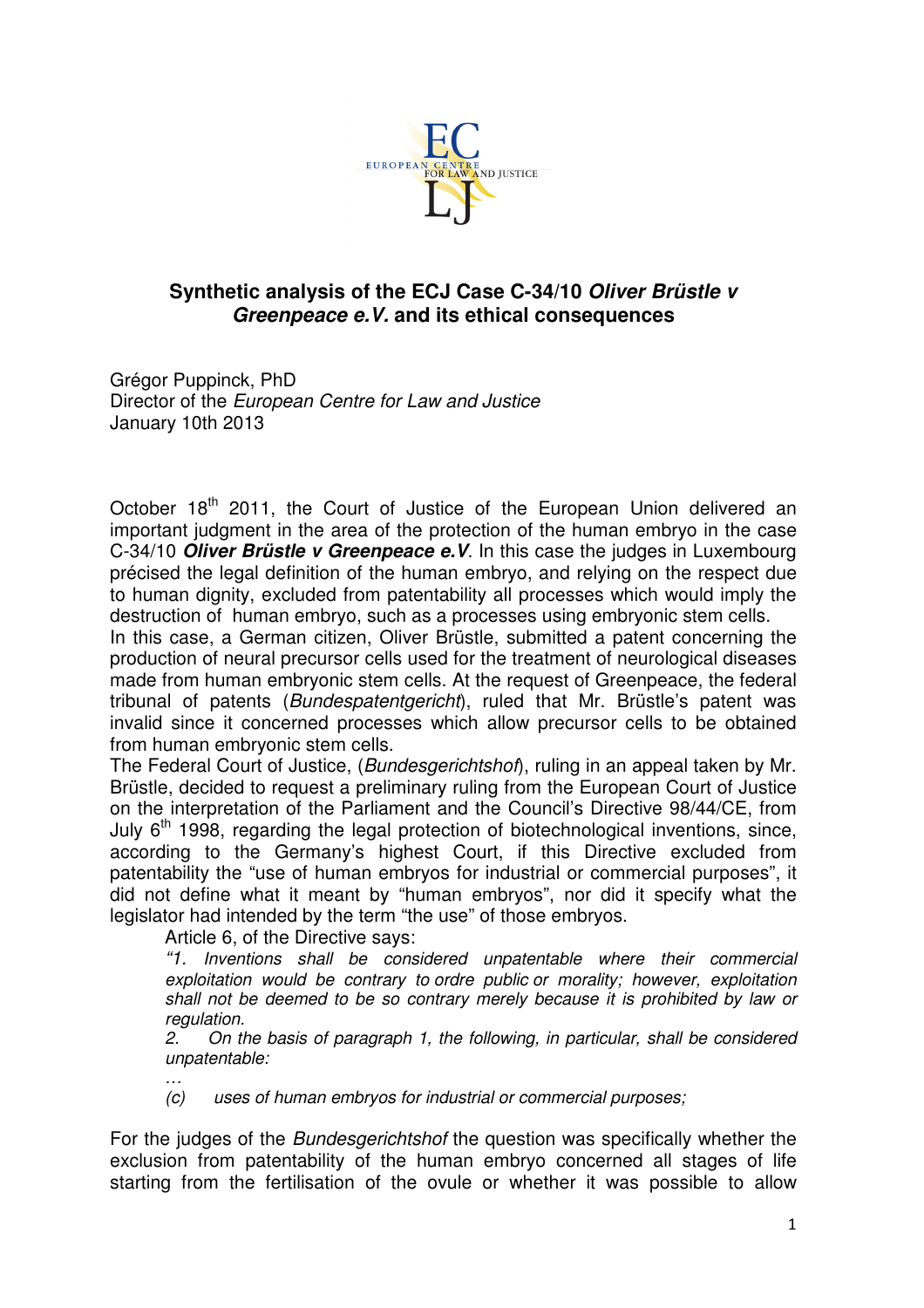patentability in certain circumstances, for example, before a certain stage of development or if it involved a cloned embryo.

## **I. The CJEU delivered the following responses to the three questions asked**

1. Firstly, in light of the context and the aim of the Directive, the CJEU considered that the term "human embryo" used in Article 6, paragraph 2, section c, of the Directive, must be widely interpreted. It considered in particular that all human ovules, must be considered as "human embryos" from the moment of their fertilisation for the meaning and the application of this article, since fertilisation initiates the development process of a human being: "any human ovum after fertilisation, any non-fertilised human ovum into which the cell nucleus from a mature human cell has been transplanted and any non-fertilised human ovum whose division and further development have been stimulated by parthenogenesis constitute a 'human embryo' within the meaning of Article  $6(2)(c)$  of the Directive" (§38) The CJEU ruled that human embryos created by cloning and parthenogenesis should also come under this term, in other words, an unfertilised human ovule in which the nucleus of a mature human cell has been implanted and an unfertilised human ovule intended to split and to develop by parthenogenesis. Indeed, for the CJEU, even those organisms have not been fertilised, as a result of the technique used to obtain them, they are capable of initiating the development process of a human, just as an embryo created by the fertilisation of an ovule.

2. Secondly, the CJEU considered that the ban on the patentability of "human embryos for industrial and commercial purposes" also covers the use of embryos for scientific research, since the granting of a patent for an invention involves, in principle, industrial and commercial uses. Therefore, the use of human embryos for scientific research which would be the object of a patent request cannot be distinguished from an industrial and commercial use, and thus excluded from the ban of patentability. The Court précised that "only use for therapeutic or diagnostic purposes which is applied to the human embryo and is useful to it being patentable" (§ 46), for example to correct a genetic disease or to improve the chances of living.

3. Thirdly, the CJEU ruled that "Article  $6(2)(c)$  of the Directive excludes an invention from patentability where the technical teaching which is the subjectmatter of the patent application requires the prior destruction of human embryos or their use as base material, whatever the stage at which that takes place and even if the description of the technical teaching claimed does not refer to the use of human embryos" (§ 53). Therefore, it is not possible to isolate the subject-matter of the patent from the prior destruction of the embryo, even if the link between both is not immediate

## **II. The definition of the embryo and the principle of human dignity**

The Brüstle decision clarifies the definition of the human embryo and it limits the use of the human embryo.

Concerning the definition of the embryo, the debated issue was clearly put by the Bundesgerichtshof Court, since this Court asked the CJEU if the meaning of embryo covered "all stages of development of human life from the fertilisation of the ovule" or if "a certain stage of development must have been reached".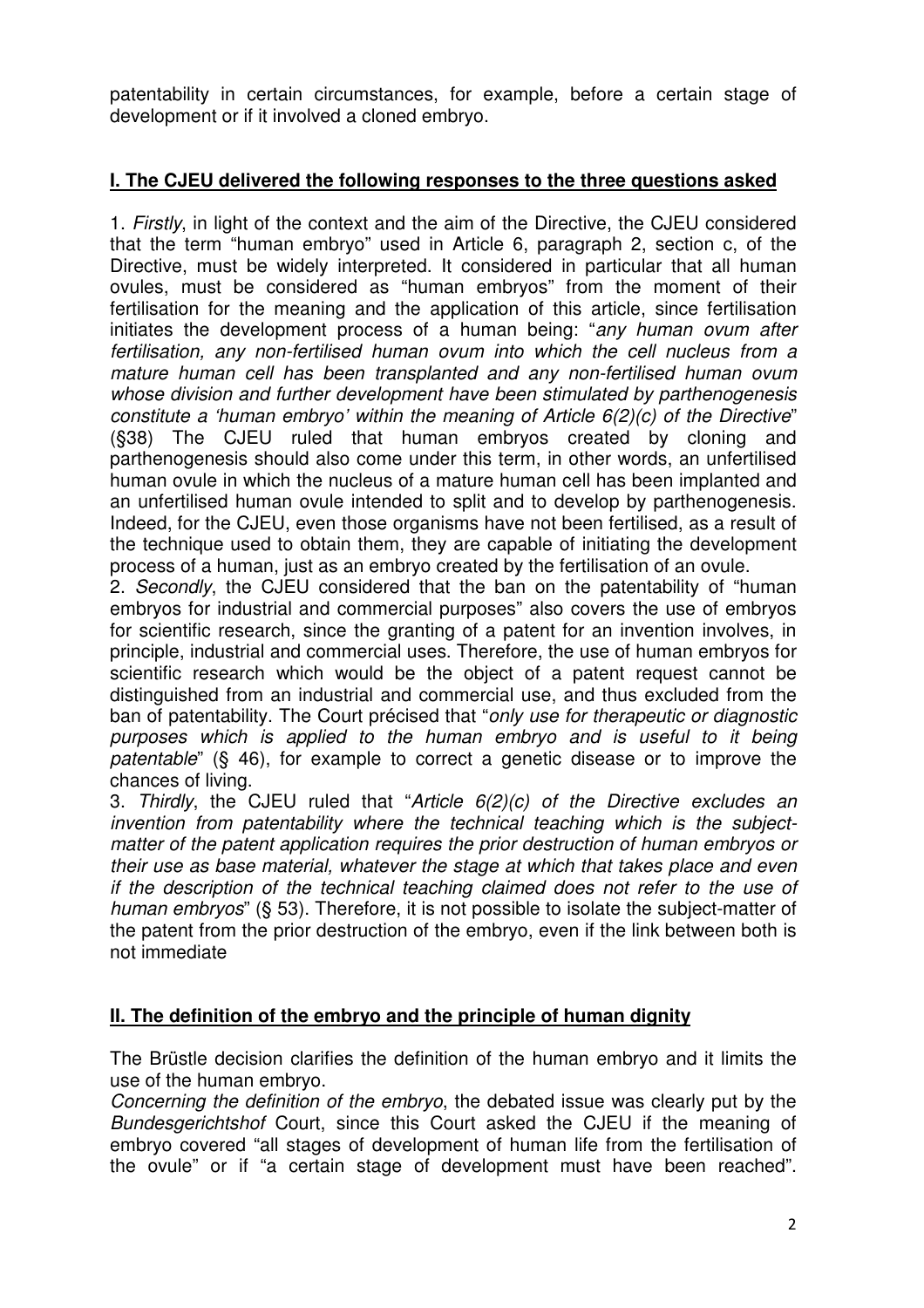However, the CJEU refused to have a materialist and arbitrary comprehension of the embryo, according to which the fertilised ovule would not have the status of an embryo until it reached a certain stage of development, for example, after its implantation in the fallopian tube. The CJEU chose to adopt a teleological interpretation of the embryo and recognized that an embryo "initiates the human development process"; therefore, the human ovule must be regarded as a human embryo from the moment it initiates the human development process, whether it is initiated by fertilization or by any artificial technique.

The Brüstle decision is also essential for the issue of the use of embryos. Indeed, being delivered in the aftermath of the Grand Chamber decision from November  $25<sup>th</sup>$  2008, in a case submitted by the European Office of patents, (Wisconsin Alumni Research Foundation WARF, G 2/06 JO OEB, 5/2009) and having strong similarities with the present case, the CJEU expressly excluded from patentability all scientific processes which implies the destruction of the embryo.

Indeed, the CJEU refused to enter into moral debates, opting to base its reasoning on the test of the context and the objectives of the Directive 98/44/CE. There is no doubt that an ethical worry, based on the principle of respect for human dignity, is embedded in the reasoning of the CJEU. The principle appears not only in the law of the European Union (Articles 2 and 21 of the TFUE, first title in the Charter of Fundamental Rights of the European Union), but also in other international instruments (Universal Declaration of Human Rights, International Pact on Civil and Political Rights, the Convention against torture). Moreover, the principle of respect for human dignity, is embedded in the preamble of the Directive, and serves as a basis to interpret article 6:

The preamble states: "(16) Whereas patent law must be applied so as to respect the fundamental principles safeguarding the dignity and integrity of the person; whereas it is important to assert the principle that the human body, at any stage in its formation or development, including germ cells, and the simple discovery of one of its elements or one of its products, including the sequence or partial sequence of a human gene, cannot be patented; whereas these principles are in line with the criteria of patentability proper to patent law, whereby a mere discovery cannot be patented;"

The CJEU ruled, essentially, that the patentability of all inventions resulting in the destruction of the human embryo, at the various stages of its formation and development, including germ cells, should not be allowed so as to respect the fundamental principles safeguarding the dignity and integrity of the person. On this point, the Advocate General Yves Bot asserted in its opinion delivered on 10 March 2011 on that case that "This shows that human dignity is a principle which must be applied not only to an existing human person, to a child who has been born, but also to the human body from the first stage in its development, i.e. from fertilisation" (§ 96).

The CJEU refused to allow itself to be influenced neither by arguments based on the advantages that such techniques could bring to medicine and to the treatment of certain diseases nor by the possible economic and commercial benefits. In this way, the Advocate General Yves Bot had recourse to a striking comparison between these techniques and those used during the Civil War in the former Yugoslavia to assassinate prisoners of war in order to extract their organs. For the CJEU, the end does not justify the means.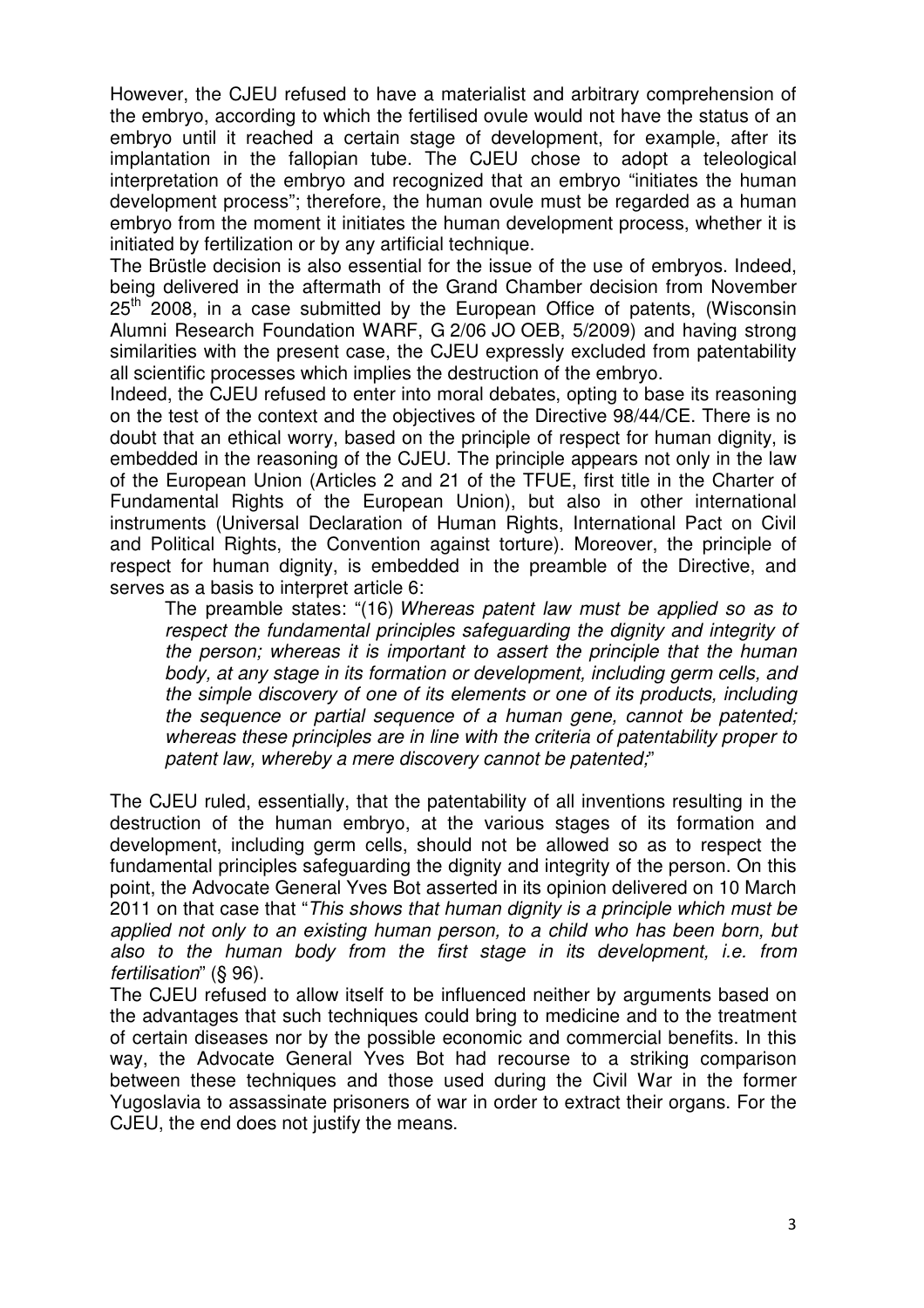## **III. The consequences of the Brüstle judgment**

The CJEU reiterated that "the purpose of the Directive is not to regulate the use of human embryos in the context of scientific research. It is limited to the patentability of biotechnological inventions" (§ 40). Indeed, the inventions implying the destruction of embryos are not prohibited by the Directive, but their patentability. A researcher can, provided that the national legislation permits it (which is the case of several European countries), put in place a process which aims to product cells from human embryos and implying the prior destruction of human embryos.

The practical and legal consequences of the Brüstle case are of no less importance.

Firstly, a practical consequence of the Brüstle case is that it prohibits the patentability of all techniques which aim to produce precursor cells from stem cells, as was the case for Mr. Brüstle. As the judges in Luxembourg highlighted, the collection of a stem cell from a human embryo in the blastocyst stage leads *ipso* facto (in the actual state of science) to the destruction of the embryo. On the other hand, if these techniques are not themselves prohibited , the prohibition of their patentability is of a nature which noticeably stops their development, since research today relies largely on the obtaining of patents, and on the promise, thanks to these, of economic benefits.

Next, the Brüstle case can strongly influence the status if the embryo under both national and European law, in particular through the case-law of the European Court of Human Rights and the legislation of the European Union.

Regarding the case-law of the European Court of Human Rights, the Brüstle decision ends the confusion which the ECHR usually creates in the subject of the protection of life. Indeed, the judges in Strasbourg, under the pretext that there is no consensus among the member States on this point, refuse to answer the question whether the embryo/foetus/unborn child is "a person" under the meaning of Article 2 of the European Convention of Human Rights (Vo. v France, case no. 53924/00, July  $4<sup>th</sup>$  2004). In the pending and future cases at the ECHR, the Brüstle case could be a weighty argument allowing the Court to grant legal protection to the human prenatal life.

With regard to the implications of the Brüstle case on the legislation of the European Union, the consequences could be significant.

For a number of years, each negotiation of the budget for the Multiannual Financial Framework for research, innovations and development of technologies creates long debates and opposition to the European public financing of research on embryos. This funding implies for the countries which criminally prohibit this research to contribute to its funding via the European budget.

In this way, it must be pointed out that the European Union has put in place a new programme for the period of 2014-2020, called "Horizon 2020", which has a budget of 90 billion euros and aims at supporting the increase and the innovation in the European Union. However, this program does not mention the commitment that the European Commission took on July 24 2006, for the seventh research program